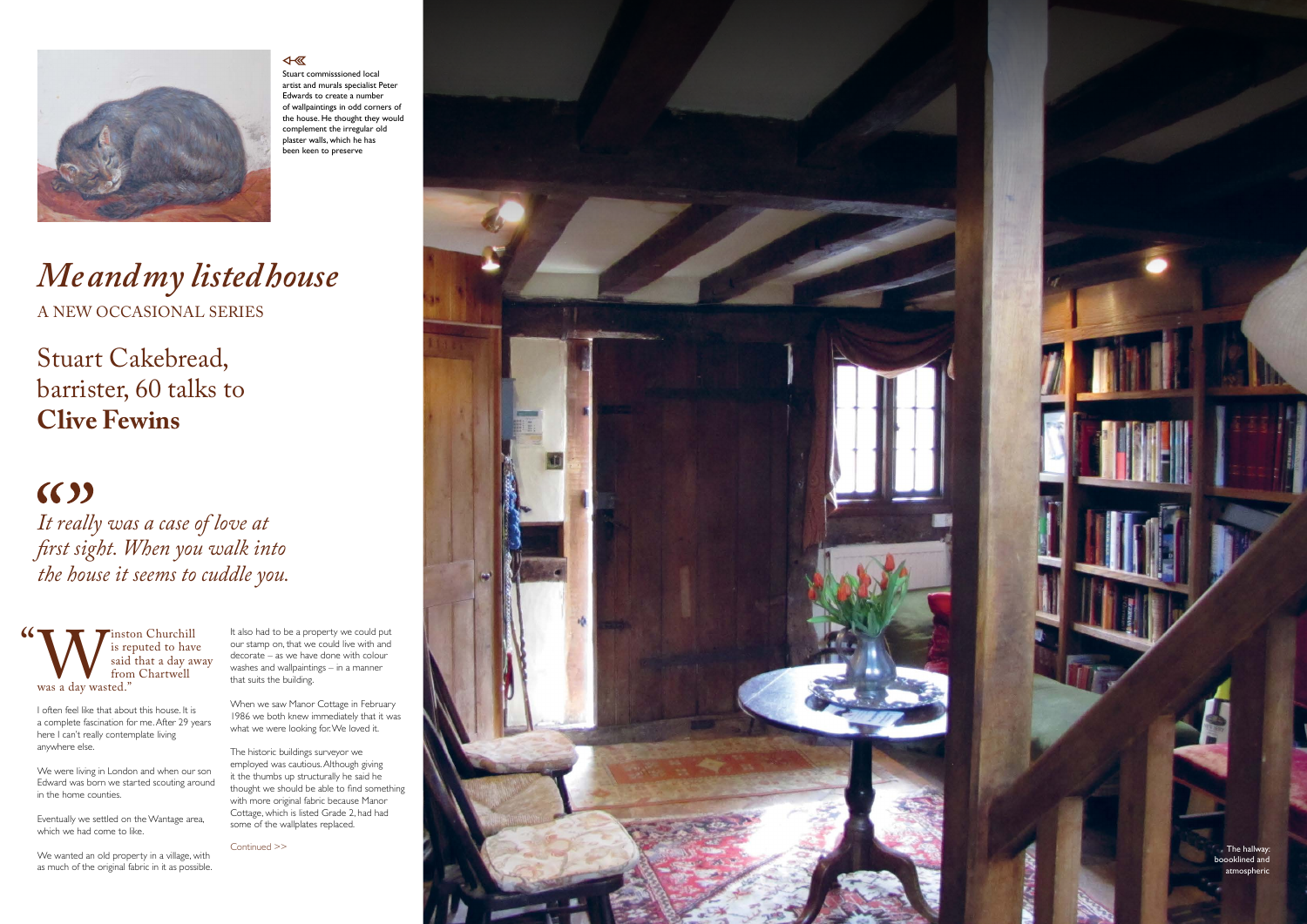**ME AND MY LISTED HOUSE**



## ADVERTISING SPACE

What does that matter in a timber framed building, parts of which date from around 1500?

Why do I still love it so much? Let's start with the sitting room.

Despite its rather dilapidated appearance, unsatisfactory kitchen extension at the rear, and general draughtiness, we decided it offered all we needed. Twenty-nine years on I believe this to have been a good decision.

With its wonderful beamed ceiling and flaky old plastered walls, this room is so draughty that even the heat from the central heating system goes straight up the chimney.

All the advice we took indicated that unless we were to take drastic action using modern materials that would wreck the building, nothing could be done about this. We already knew all about the dangers of sealing up

rooms too tightly in old houses built from porous materials that need to breathe from the inside as well as the exterior.

Sadly about this time – the 1980s – many old houses were still unlisted and people often did just this. The result has been wide scale ruination of many lovely old buildings. This house was also unlisted at that time.

Perhaps in years to come much of this damage will be reversible when the properties fall into more enlightened ownership.

Anyway, neither the walls nor the roof at Manor Cottage have been ruined by excessive layers of modern insulation materials. My remedy, as it was with my wife in those days, remains the same: light a fire. It will help keep you warm, and assist the house to function in the way it was designed to.

Nowadays I do this in all but the summer

 $\triangle$  Parts of the timber framed building are believed to date from around 1500

months. It works, and I love it. So much so that if the children (now grown up) are here we often have a fire in the beamed dining room at the other end of the house at the same time. If there is no fire when my son Peter, 26, comes to stay, the first thing he does if the weather is at all cold is to light a fire.

Early on we also replaced the concrete floors in the hall and dining room with clay tiles. I think they still look pretty good. But not half as good as the original bricks in the sitting room, which sit on earth and have been there for hundreds of years! They look as if they have been well worn by many generations of feet walking over them. To have disturbed them would have been vandalism.

Continued >>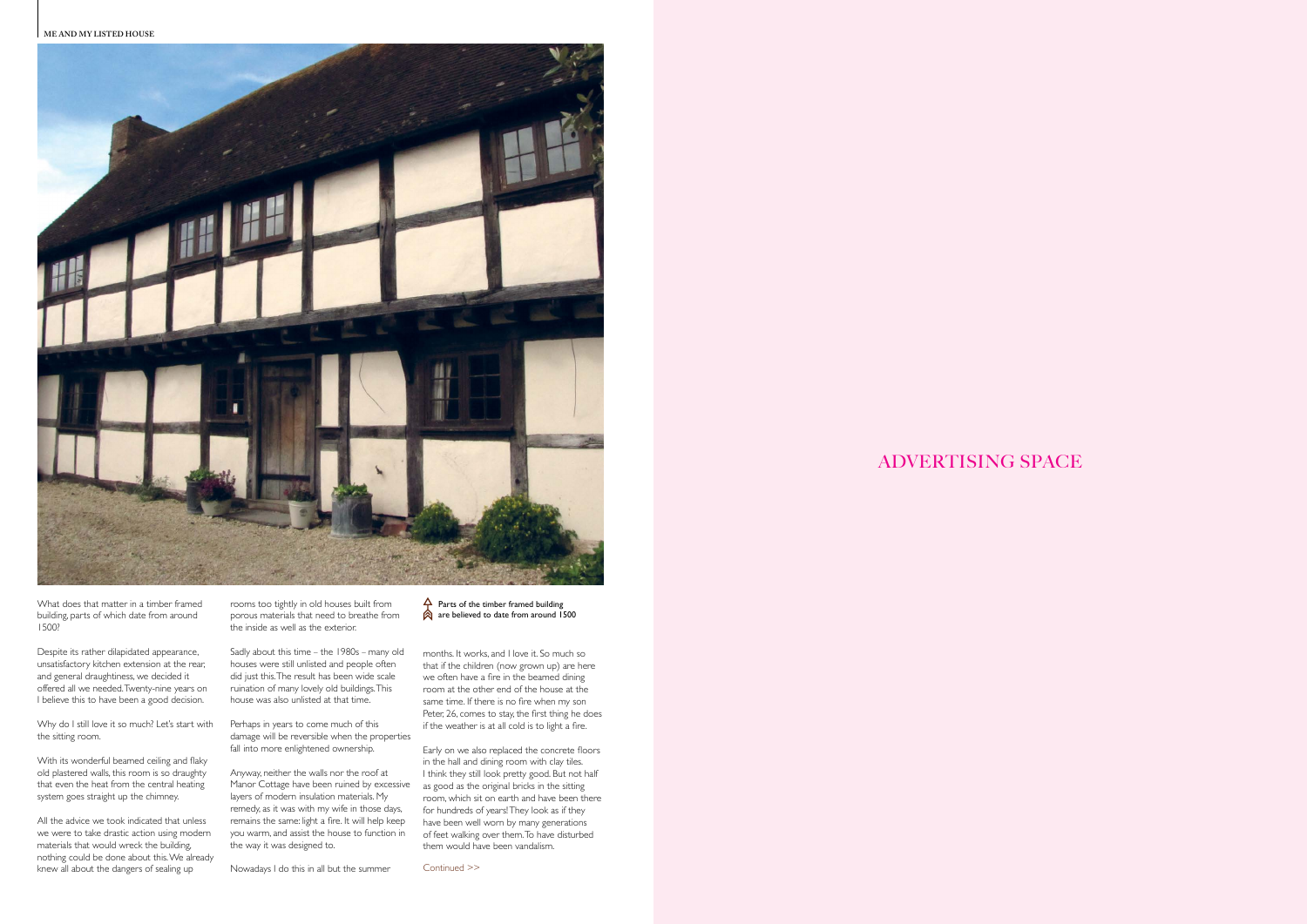### **ME AND MY LISTED HOUSE A HYMN TO THE ARTS & CRAFTS MOVEMENT**

### $\overline{\mathbb{R}}$

## ADVERTISING SPACE

Once we had established that the building had never been an open hall we opened up the roof to give us a sleeping platform for the twins that followed and an extra bedroom, where I could work if necessary.

But the most important alteration was to remove the wholly inadequate rear lean-to kitchen, which you had to step down into, and add a glazed dining/family room and a kitchen to the rear of that.

It would have been very foolish to try to carve out a modern kitchen from the old part of the house.

It has worked brilliantly. It has meant that when I have returned, often late, from court or my chambers in London, there has always been a warm space – even before I can light a fire!

I really believe that old timber framed houses like this work best if there is a well-designed fully insulated modern addition at the rear. Then, like me, you have the best of both worlds.

I just loved the beamed hall with its step-over threshold. And it would have lacked soul if we had attempted to create a kitchen by dividing either of the other downstairs rooms – the dining room or sitting room.

So we looked at what others in the same position had done, took the advice of the professionals and demolished the old leanto kitchen and replaced it with what we have now. That was 1989/90.

We also installed a gas-fired Aga in the kitchen. That was 25 years ago and the occasions when it has let us down have been so few that I can remember them very well!

I really think it has been the rear addition that has made the house work so well, both in the days when the family was growing up, and now.



Stuart enthuses about the beams in the downstairs rooms – especially the sitting room

## 4⊗

The sitting room: Stuart loves this room for its flaky old walls and uneven tiled floor